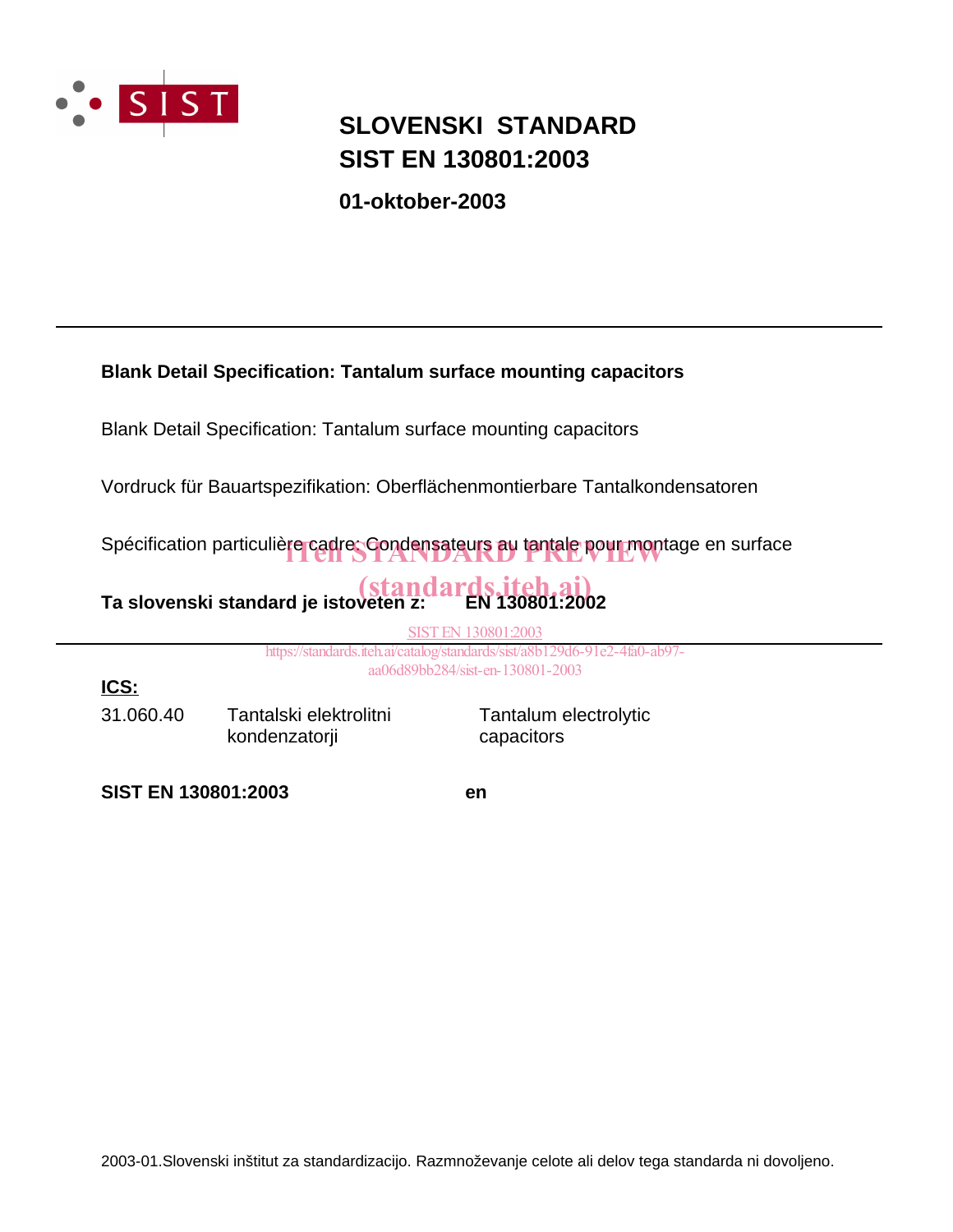

# iTeh STANDARD PREVIEW (standards.iteh.ai)

SIST EN 130801:2003 https://standards.iteh.ai/catalog/standards/sist/a8b129d6-91e2-4fa0-ab97 aa06d89bb284/sist-en-130801-2003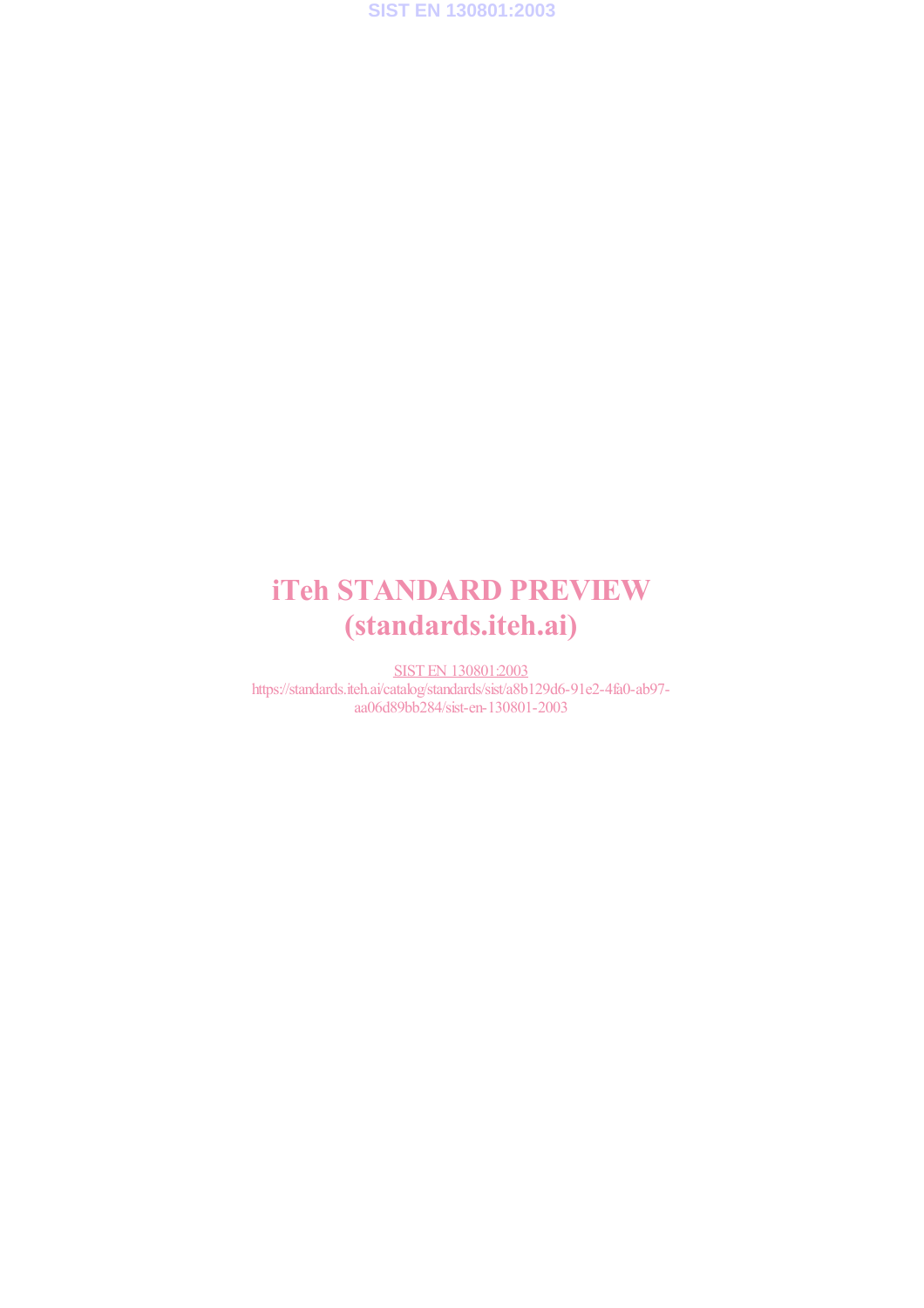

### EUROPEAN STANDARD **EN 130801**

### NORME EUROPÉENNE

### EUROPÄISCHE NORM January 2002

ICS 31.060.40 Supersedes CECC 30 801:1990

English version

### **Blank Detail Specification: Tantalum surface mounting capacitors**

Spécification particulière cadre: Condensateurs au tantale pour montage en surface

Vordruck für Bauartspezifikation: Oberflächenmontierbare Tantalkondensatoren

## iTeh STANDARD PREVIEW

This European Standard was approved by CENELEC on 1993-09-15. CENELEC members are bound to This European Standard was approved by CENELEC on 1993-09-15. CENELEC members are bound to<br>comply with the CEN/CENELEC Internal Regulations which stipulate the conditions for giving this European Standard the status of a national standard without any alteration.

SIST EN 130801:2003<br>Up-to-date lists and bibliographical references concerning such national standards may be obtained on application to the Central Secretariat or to any CENELEC member. aa06d89bb284/sist-en-130801-2003ists.and.bibliographical.references.concerning.such.jpational.stand<br>https://standard.ai/catalog/standards/sist-4pp29d6-91e2-4fa0-ab97-

This European Standard exists in three official versions (English, French, German). A version in any other language made by translation under the responsibility of a CENELEC member into its own language and notified to the Central Secretariat has the same status as the official versions.

CENELEC members are the national electrotechnical committees of Austria, Belgium, Czech Republic, Denmark, Finland, France, Germany, Greece, Iceland, Ireland, Italy, Luxembourg, Malta, Netherlands, Norway, Portugal, Spain, Sweden, Switzerland and United Kingdom.

# **CENELFC**

European Committee for Electrotechnical Standardization Comité Européen de Normalisation Electrotechnique Europäisches Komitee für Elektrotechnische Normung

#### **Central Secretariat: rue de Stassart 35, B - 1050 Brussels**

© 2002 CENELEC - All rights of exploitation in any form and by any means reserved worldwide for CENELEC members.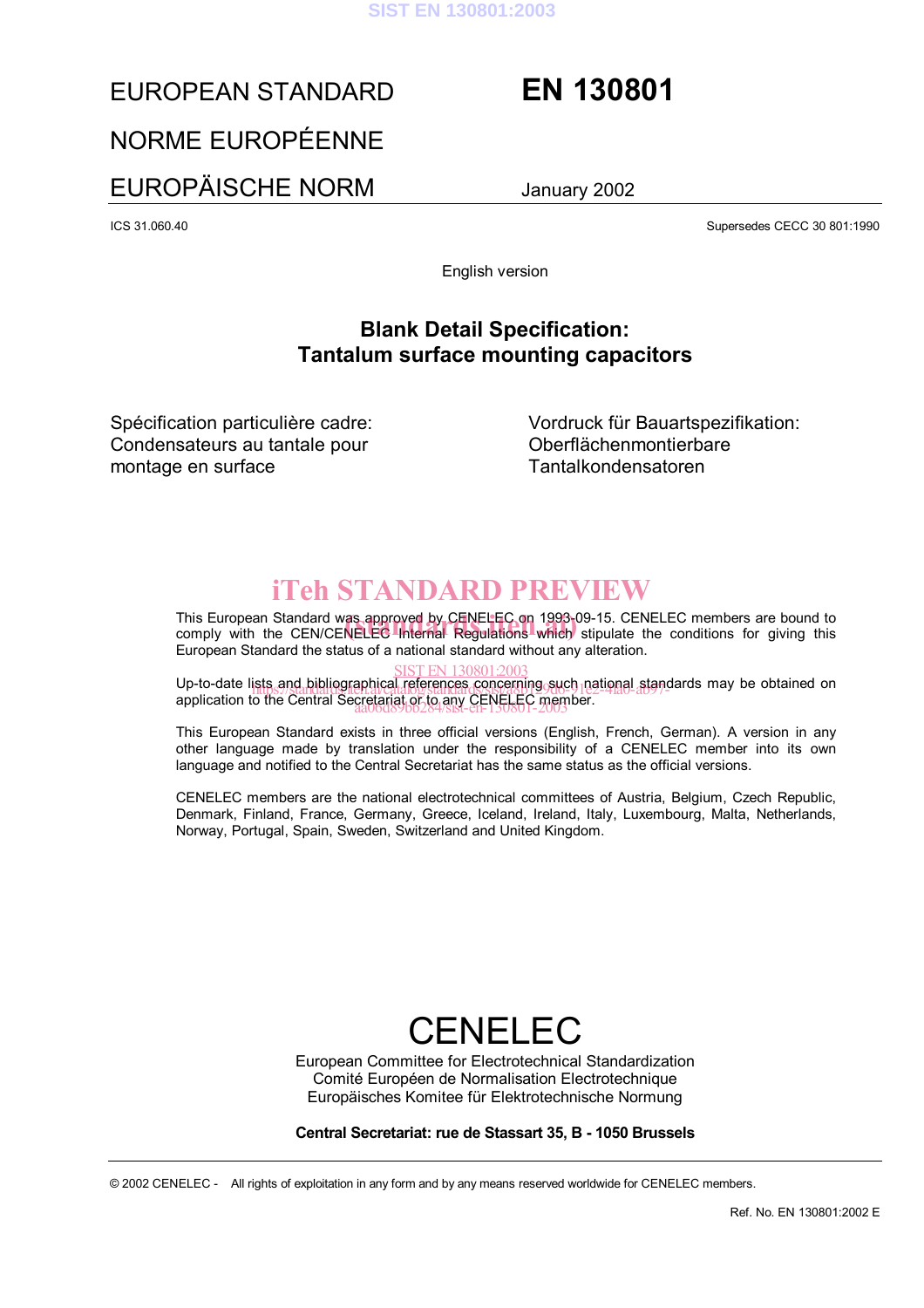#### **Foreword**

This European Standard was prepared by the Technical Committee CENELEC/TC 40XA, Capacitors.

The text of this European Standard consists of the text ratified on 1993-09-15 and an amendment (prAA) ratified on 1996-12-09, when it was decided to publish the combined text as EN 130801.

This European Standard supersedes CECC 30 801:1990.

The following dates were fixed:

| - latest date by which the EN has to be implemented<br>at national level by publication of an identical<br>national standard or by endorsement | (dop) | 2002-08-01 |
|------------------------------------------------------------------------------------------------------------------------------------------------|-------|------------|
| latest date by which the national standards conflicting<br>with the EN have to be withdrawn                                                    | (dow) | 2002-08-01 |

# iTeh STANDARD PREVIEW (standards.iteh.ai)

 $\mathcal{L}$ 

SIST EN 130801:2003 https://standards.iteh.ai/catalog/standards/sist/a8b129d6-91e2-4fa0-ab97 aa06d89bb284/sist-en-130801-2003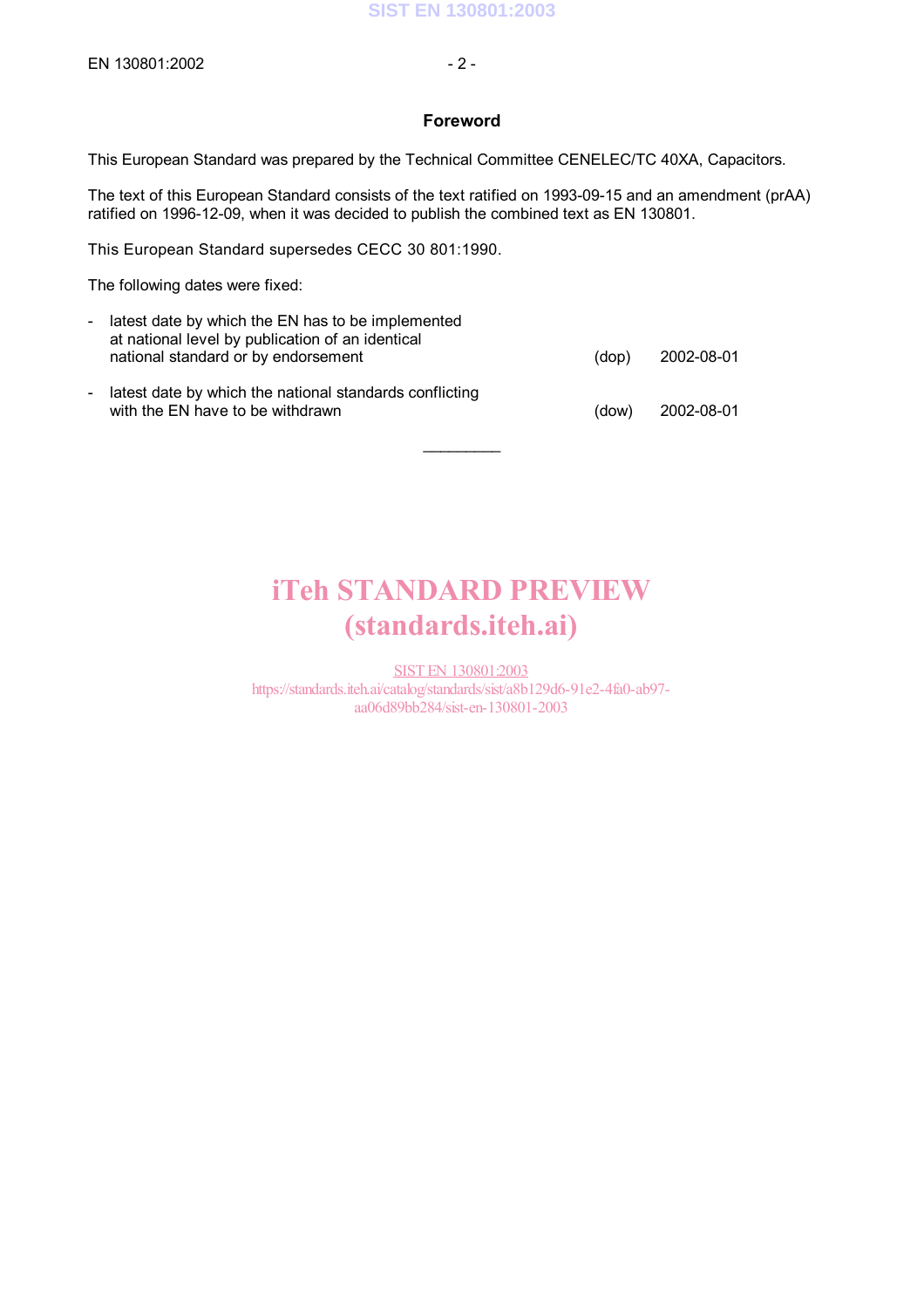#### **IDENTIFICATION OF THE DETAIL SPECIFICATION(S) AND THE COMPONENT(S)**

The first page of the detail specification should have the layout recommended on page 4 of this blank detail specification. The numbers in square brackets correspond to the following information which shall be inserted at the position indicated:

- [1] The name of the National Standards Organisation under whose authority the detail specification is published and, if applicable, the organisation from whom the detail specification is available.
- [2 The CECC symbol and the number allotted to the detail specification by the CENELEC Central Secretariat.
- [3] The number and issue of the CECC generic and sectional specifications as relevant; also the national reference if different.
- [4] If different from the CECC number, the national number of the detail specification, date of issue and any further information required by the national system, together with any amendment numbers.
- [5] A brief description of the component or range of components.
- [6] Information on typical construction (where applicable).

For [5] and [6] the text to be given in the detail specification should be suitable for an entry in CECC 00 200 (Register of Approvals) and CECC 00 300 (Register of National Documents).

- Teh STANDARD PREVIEW<br>
[7] An outline drawing with the main dimensions which are of importance for interchangeability, and/or reference to the appropriate national or international document for outlines. Alternatively, this<br>drawing may be given in an appex to the detail specification, but [7] should always contain an drawing may be given in an annex to the detail specification, but [7] should always contain an illustration of the general outer appearance of the component. **SIST EN 13080**
- [8] The level(s) of quality assessment covered to the detail specification fa0-ab97aa06d89bb284/sist-en-130801-2003
- [9] Reference data giving information on the most important properties of the component which allow comparison between the various component types intended for the same, or similar applications.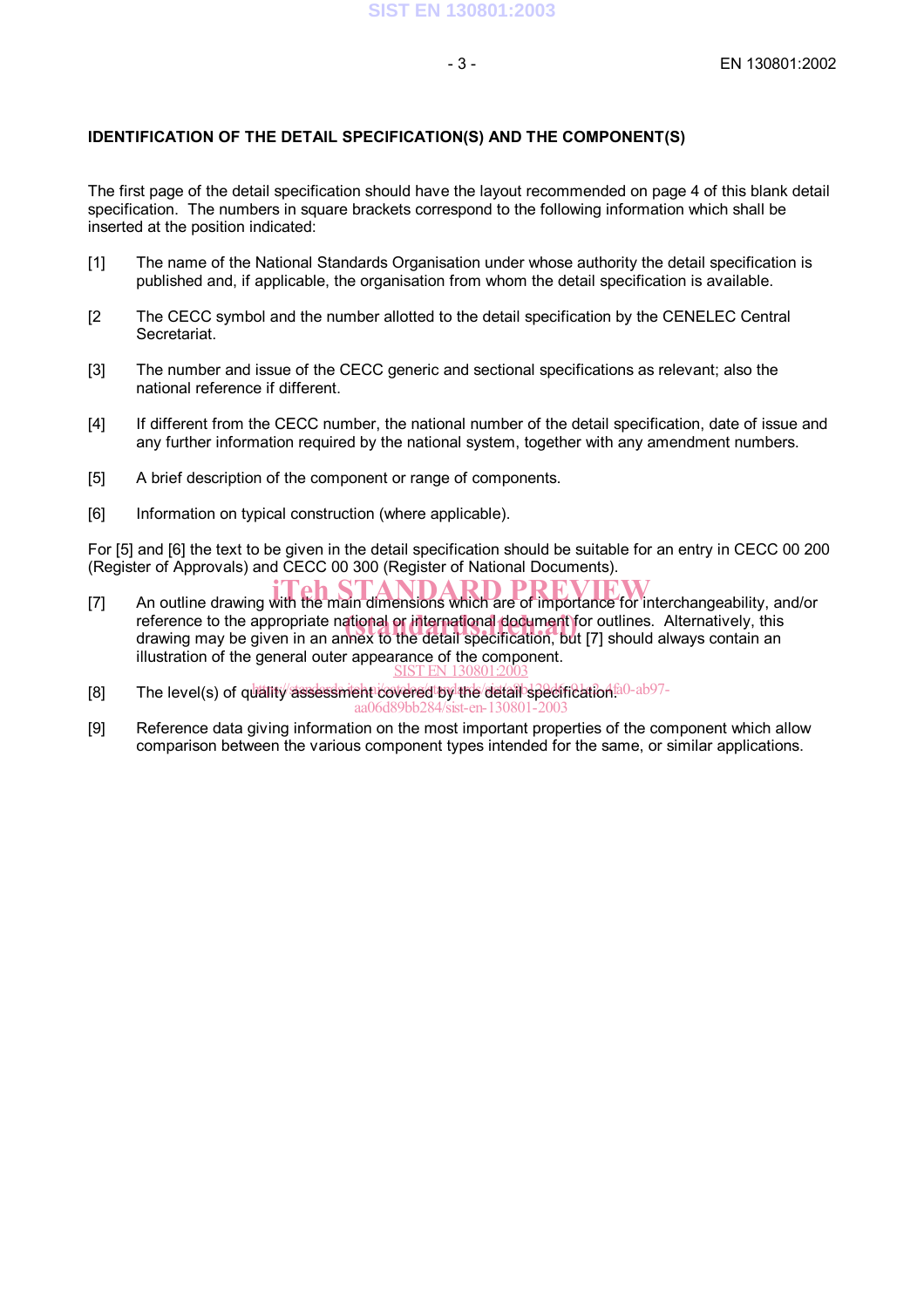|                                                                                                                                      | $[1]$ | CECC 30801-                                                             | $[2]$ |
|--------------------------------------------------------------------------------------------------------------------------------------|-------|-------------------------------------------------------------------------|-------|
| ELECTRONIC COMPONENTS OF ASSESSED<br><b>QUALITY - DETAIL SPECIFICATION IN</b><br><b>ACCORDANCE WITH:</b>                             | $[3]$ |                                                                         | $[4]$ |
| EN 130000:1993<br>EN 130800:1998                                                                                                     |       |                                                                         |       |
| OUTLINE DRAWING (first angle projection):                                                                                            | $[7]$ | DETAIL SPECIFICATION FOR TANTALUM<br><b>SURFACE MOUNTING CAPACITORS</b> | $[5]$ |
|                                                                                                                                      |       |                                                                         |       |
|                                                                                                                                      |       | <b>TYPICAL CONSTRUCTION (Examples)</b>                                  | [6]   |
| <b>iTeh STANDARD PREVIEW</b>                                                                                                         |       |                                                                         |       |
| <i>(standards, iteh.ai)</i>                                                                                                          |       |                                                                         |       |
| SIST EN 130801:2003<br>https://standards.iteh.ai/catalog/standards/sist/a8b129d6-91e2-4fa0-ab97-<br>aa06d89bb284/sist-en-130801-2003 |       |                                                                         |       |
| (Other shapes are permitted within the dimensions<br>given, see Table 1)                                                             |       | <b>ASSESSMENT LEVEL: E</b>                                              | [8]   |
| QUICK REFERENCE DATA: Rated capacitance range, capacitance tolerance, rated voltage range,<br>climatic category, performance grade.  |       |                                                                         | [9]   |

Information about manufacturers who have components qualified to this detail specification is available in the current CECC 00200: Register of Firms, Products and Services approved under the CECC

system (Register or Approvals).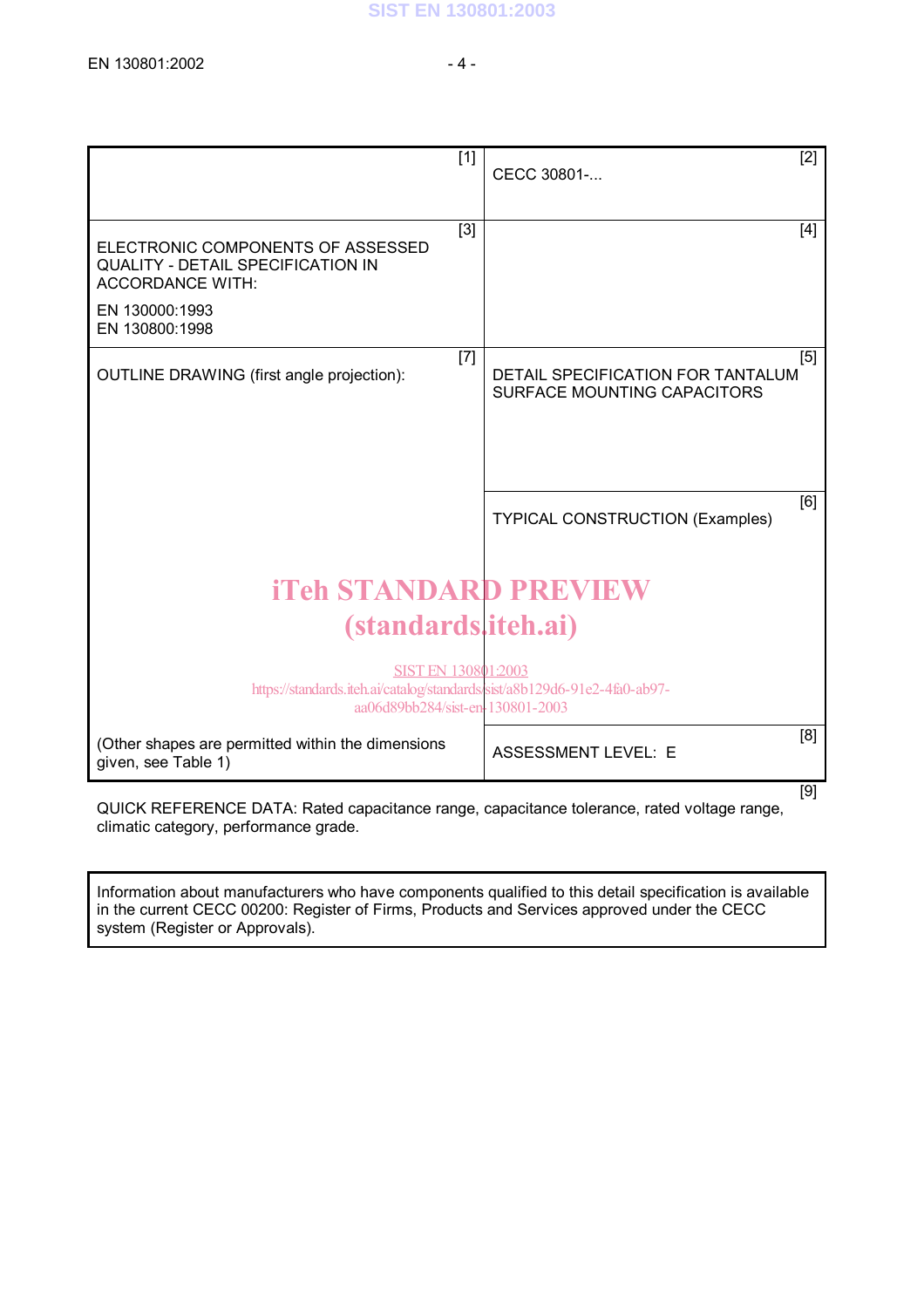#### **1 General data**

#### **1.1 Recommended method of mounting**

The capacitors are mounted by their terminations. See 1.3.2 of the sectional specification EN 130800:1998.

#### **1.2 Dimensions**

**Table 1**

| Case size                                                                                                                                          | Dimensions (in mm) |   |   |   |  |  |  |  |
|----------------------------------------------------------------------------------------------------------------------------------------------------|--------------------|---|---|---|--|--|--|--|
| reference                                                                                                                                          |                    | w | h | d |  |  |  |  |
|                                                                                                                                                    |                    |   |   |   |  |  |  |  |
|                                                                                                                                                    |                    |   |   |   |  |  |  |  |
| NOTE 1 When there is no case size reference, Table 1 may be omitted<br>and the dimensions shall be given in Table 2 which then becomes<br>Table 1. |                    |   |   |   |  |  |  |  |
| NOTE 2 The dimensions shall be given as maximum dimensions or as<br>nominal dimensions with a tolerance.                                           |                    |   |   |   |  |  |  |  |

#### **1.3 Ratings and characteristics**

SIST EN 130801:2003

```
Capacitance range aa06d89bb284/sist-en-13080(see Table 2A)
Tolerance on rated capacitance .......
                                             (see Table 2A)<br>(see Table 2A)
Category voltage (if applicable)
Climatic category .......
Rated temperature .......
Variation of capacitance with temperature (see Table 2B)<br>
Tangent of loss angle (see Table 2B)
Tangent of loss angle
Leakage current (see Table 2B)
Impedance or equivalent series resistance (if required) (see Table 2C)
Surge voltage .......
                https://standards.iteh.ai/catalog/standards/sist/a8b129d6-91e2-4fa0-ab97-
```

| 1<br>ı٠<br>. . |  |
|----------------|--|
|----------------|--|

| Rated voltage                              |           |           |           |           |
|--------------------------------------------|-----------|-----------|-----------|-----------|
| Category voltage <sup>1)</sup>             |           |           |           |           |
|                                            | Case size | Case size | Case size | Case size |
| Rated capacitance                          |           |           |           |           |
|                                            |           |           |           |           |
| If different from the rated voltage.<br>1) |           |           |           |           |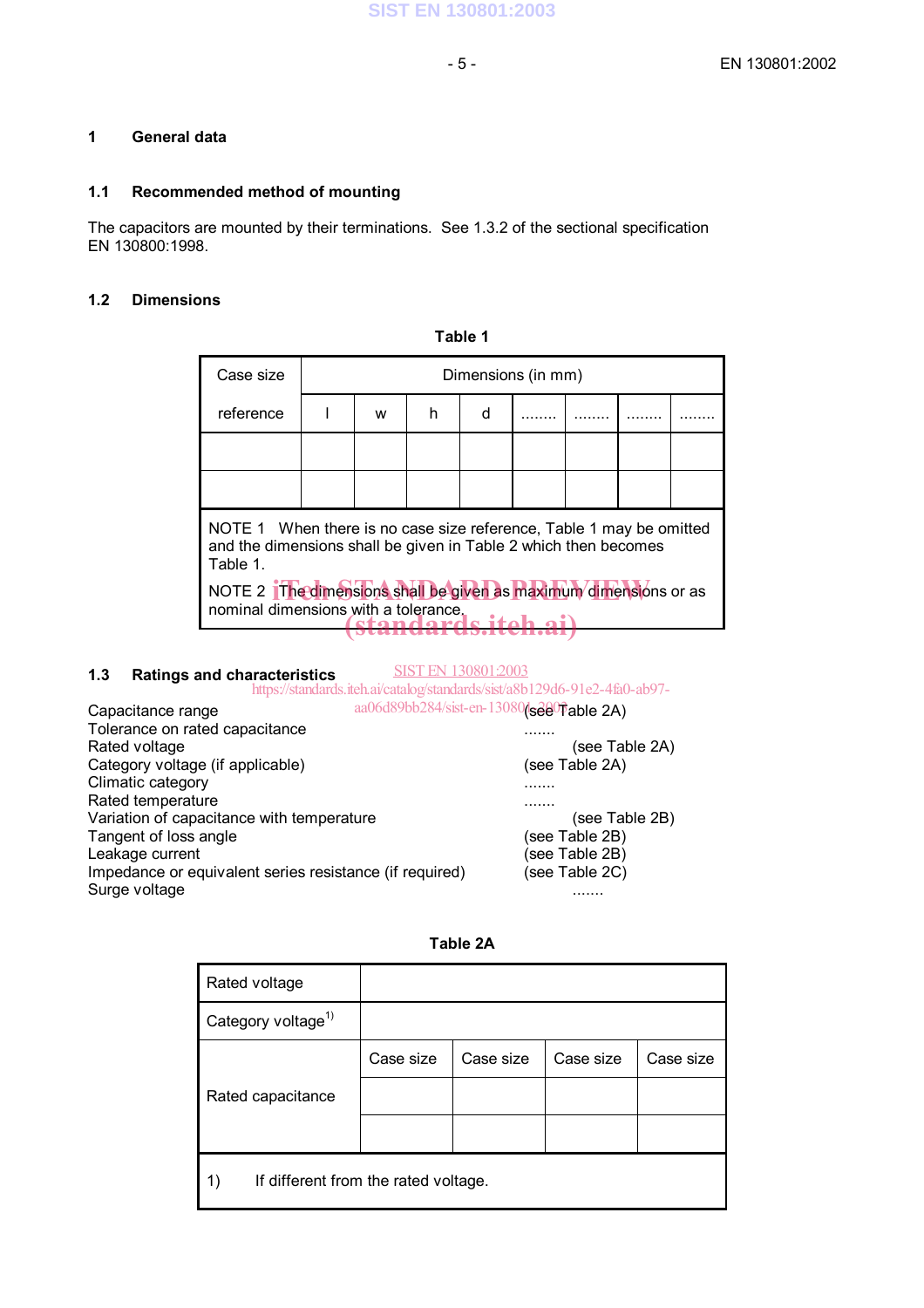|                               |           |                         |                                                                                               | Characteristics at high and low temperature |                         |                           |                           |       |       |                           |                     |  |  |  |
|-------------------------------|-----------|-------------------------|-----------------------------------------------------------------------------------------------|---------------------------------------------|-------------------------|---------------------------|---------------------------|-------|-------|---------------------------|---------------------|--|--|--|
| $U_{R}$                       | $C_{R}$   |                         | Capacitance change                                                                            |                                             | Maximum values          |                           |                           |       |       |                           |                     |  |  |  |
| (V)                           | $(\mu F)$ |                         | %                                                                                             |                                             |                         | Tangent of loss angle (%) |                           |       |       | Leakage current $(\mu A)$ |                     |  |  |  |
|                               |           | $\mathsf{T}_\mathsf{A}$ | Т <sub>R</sub>                                                                                | $T_B$                                       | $\mathsf{T}_\mathsf{A}$ | 20 °C                     | $\mathsf{T}_{\mathsf{R}}$ | $T_B$ | 20 °C | $T_R$                     | $\mathsf{T_B}^{1)}$ |  |  |  |
|                               |           |                         |                                                                                               |                                             |                         |                           |                           |       |       |                           |                     |  |  |  |
| $T_A$ :<br>$T_B$ :<br>$T_R$ : |           | Rated temperature.      | Lower category temperature.<br>Upper category temperature.<br>Measured with category voltage. |                                             |                         |                           |                           |       |       |                           |                     |  |  |  |

#### **Table 2B**

## **iTeh STANDAN20 PREVIEW**

## **Impedance at 100 kHz (if required)**

| Case size | Impedance $(\Omega)$                                                      |  |
|-----------|---------------------------------------------------------------------------|--|
|           | https://standards.iteh.ai/catalog/standards/sist/a8b129d6-91e2-4fa0-ab97- |  |
|           | aa06d89bb284/sist-en-130801-2003                                          |  |
|           |                                                                           |  |
|           |                                                                           |  |
|           |                                                                           |  |
|           |                                                                           |  |

#### **Equivalent series resistance (ESR) at 100 kHz** (if required)

| Rated voltage $U_R(V)$      |                           |  |  |  |
|-----------------------------|---------------------------|--|--|--|
| Rated capacitance $(\mu F)$ | Maximum ESR ( $m\Omega$ ) |  |  |  |
|                             |                           |  |  |  |
|                             |                           |  |  |  |
|                             |                           |  |  |  |

#### **1.4 Related documents**

Generic specification: EN 130000:1993 Sectional specification: EN 130800:1998